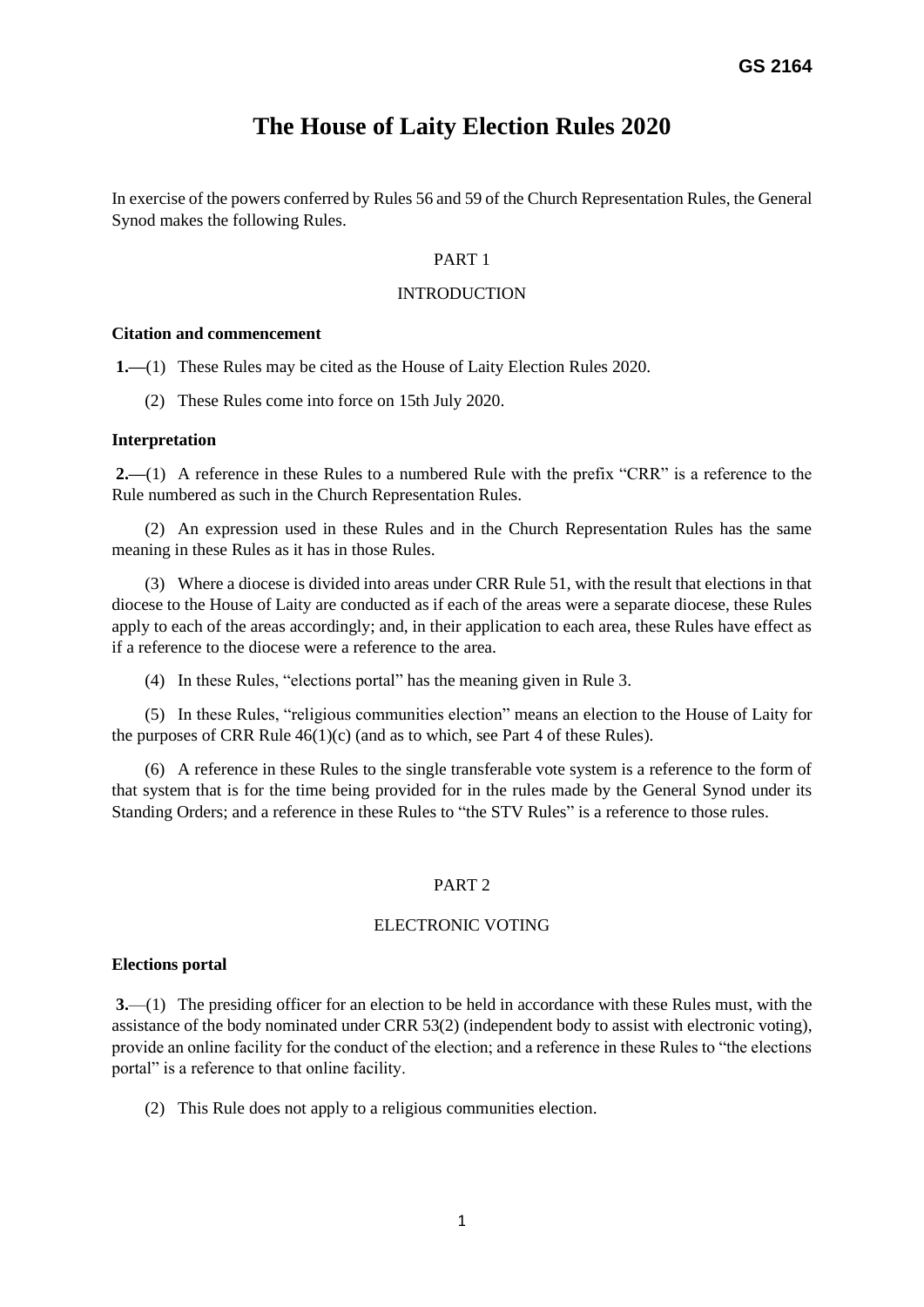### ORDINARY ELECTION IN A DIOCESE

### **Application of this Part**

**4.** This Part applies to an ordinary election to the House of Laity in a diocese.

### **Invitations to nominate**

**5.** An invitation to nominate a candidate for an election must—

- (a) in the case of an elector who has provided an email address, be issued in an email which contains instructions on how to use the elections portal to make a nomination, or
- (b) otherwise, be in the form of a nomination paper and be issued by post or in person.

### **Validity of nominations**

**6.**—(1) A nomination of a candidate for an election is valid only if—

- (a) it is made by following the procedure provided for by the elections portal, or
- (b) a completed nomination paper is given to the presiding officer by post or in person.
- (2) The information which must be provided as part of a nomination includes—
	- (a) the candidate's full name (including any title and preferred style) and postal address,
	- (b) the parish on whose church electoral roll the candidate's name is entered,
	- (c) the year of the candidate's birth,
	- (d) a statement as to whether the candidate has previously served as a member of the General Synod and, if he or she has, the dates of the candidate's previous service as such and the House of which the candidate was a member, and
	- (e) evidence of the candidate's consent to serve.

(3) A nomination paper must be in the form circulated to the presiding officer by the provincial registrar or in a form to a substantially similar effect.

- (4) The presiding officer must—
	- (a) as soon as each nomination is received, determine whether it is valid, and

 (b) without delay, notify the candidate and each of the persons who nominated the candidate whether the nomination is valid.

(5) If the presiding officer determines that a nomination is not valid, the presiding officer must give the candidate and each of the persons who nominated the candidate the reasons for the determination when notifying it to each of them under paragraph (4)(b); and that notification must include an explanation of the right of appeal under Rule 32(1) against the determination.

(6) A person is not to be included as a candidate for the election if the presiding officer has not received a valid nomination for that person before the end of the period determined under CRR Rule 55(4).

(7) A nomination form is not invalidated merely because the name or description of the parish given for the purposes of paragraph (2)(b) is inaccurate in some respect.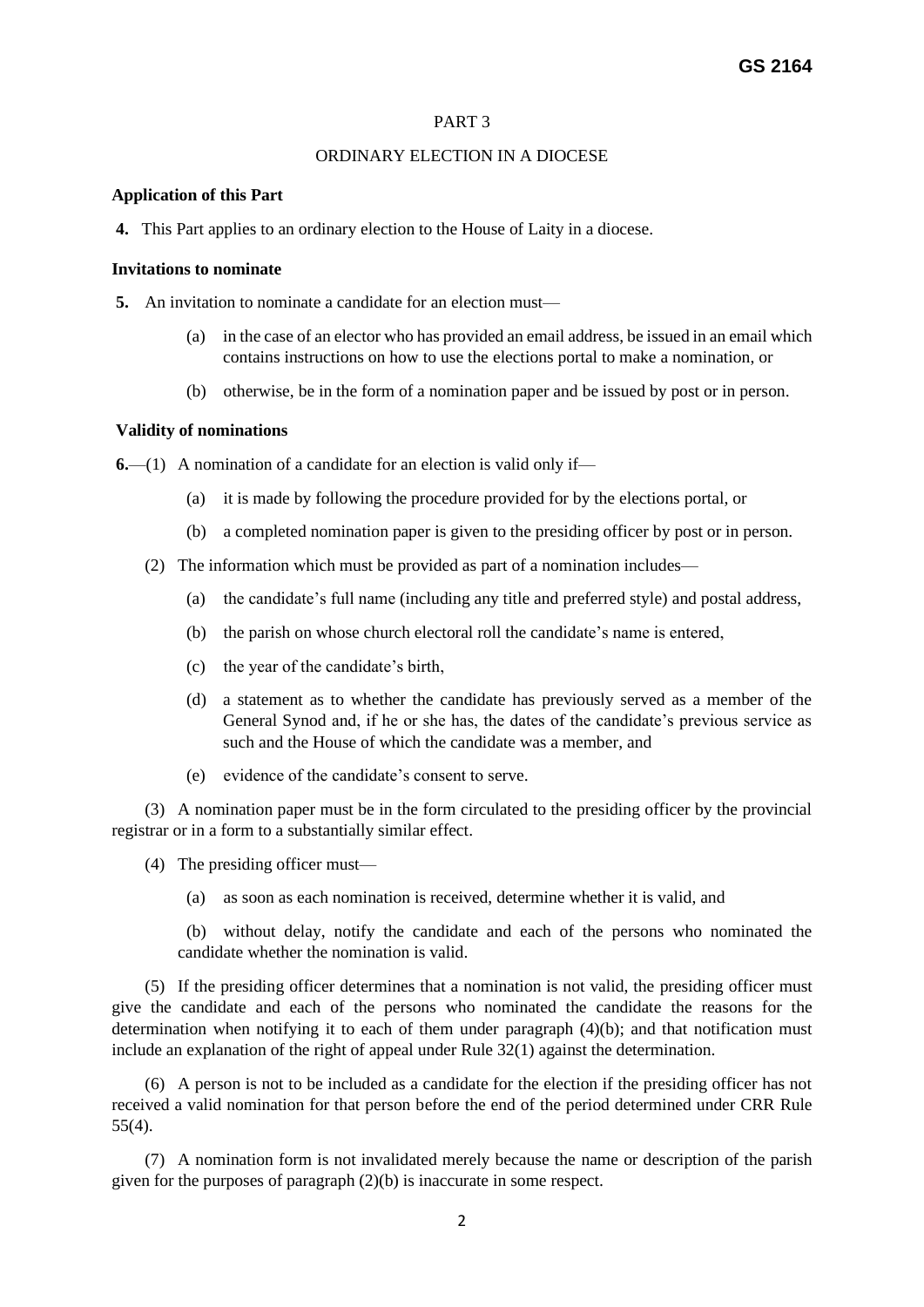(8) The presiding officer must, within seven days of receiving a request from a validly nominated candidate, supply free of charge to that candidate one copy of the name and address of every elector; and for this purpose an elector's address includes the elector's email address if he or she has provided one.

### **Requirement for election**

**7.**—(1) If the number of candidates for an election does not exceed the number of places to be filled, each candidate is declared elected; and the presiding officer must inform each candidate accordingly.

(2) If the number of candidates for an election exceeds the number of places to be filled, an election must be held in accordance with the following provisions of this Part; and the presiding officer must inform each candidate accordingly.

(3) An election under this Part is to be conducted using the single transferable vote system, subject to CRR Rule 75 (STV constraints).

### **Election address**

**8.—**(1) The presiding officer for an election must give each candidate in the election an opportunity to submit an election address to the presiding officer so that the candidate's election address may be made available to the persons entitled to vote in the election.

(2) If a candidate submits an election address prepared at his or her own expense to the presiding officer, the presiding officer must ensure that a copy of the election address—

- (a) is available by means of the elections portal,
- (b) is posted on the diocese's website, and
- (c) is sent by post to each person entitled to vote in the election who has not provided an email address.
- (3) An election address must—
	- (a) if it is in hard copy form, be on not more than two sides of A4 paper;
	- (b) if it is in electronic form, be capable of being printed in easily legible form on not more than two sides of A4 paper.

 (4) The presiding officer must determine the period within which election addresses may be submitted; and that period must be at least seven days beginning with the day after the close of nominations (as to which, see CRR Rule 55(4)).

(5) The presiding officer is not required to comply with the duty under paragraph (2) in the case of any election address which the presiding officer receives after the end of the period determined under paragraph (4).

(6) The presiding officer must ensure that, before invitations to vote are issued under Rule 10, a list of all the candidates and a copy of each election address received by the end of the period determined under paragraph (4)—

- (a) are available by means of the elections portal,
- (b) are posted on the diocese's website, and
- (c) are sent by post to each person entitled to vote in the election who has not provided an email address.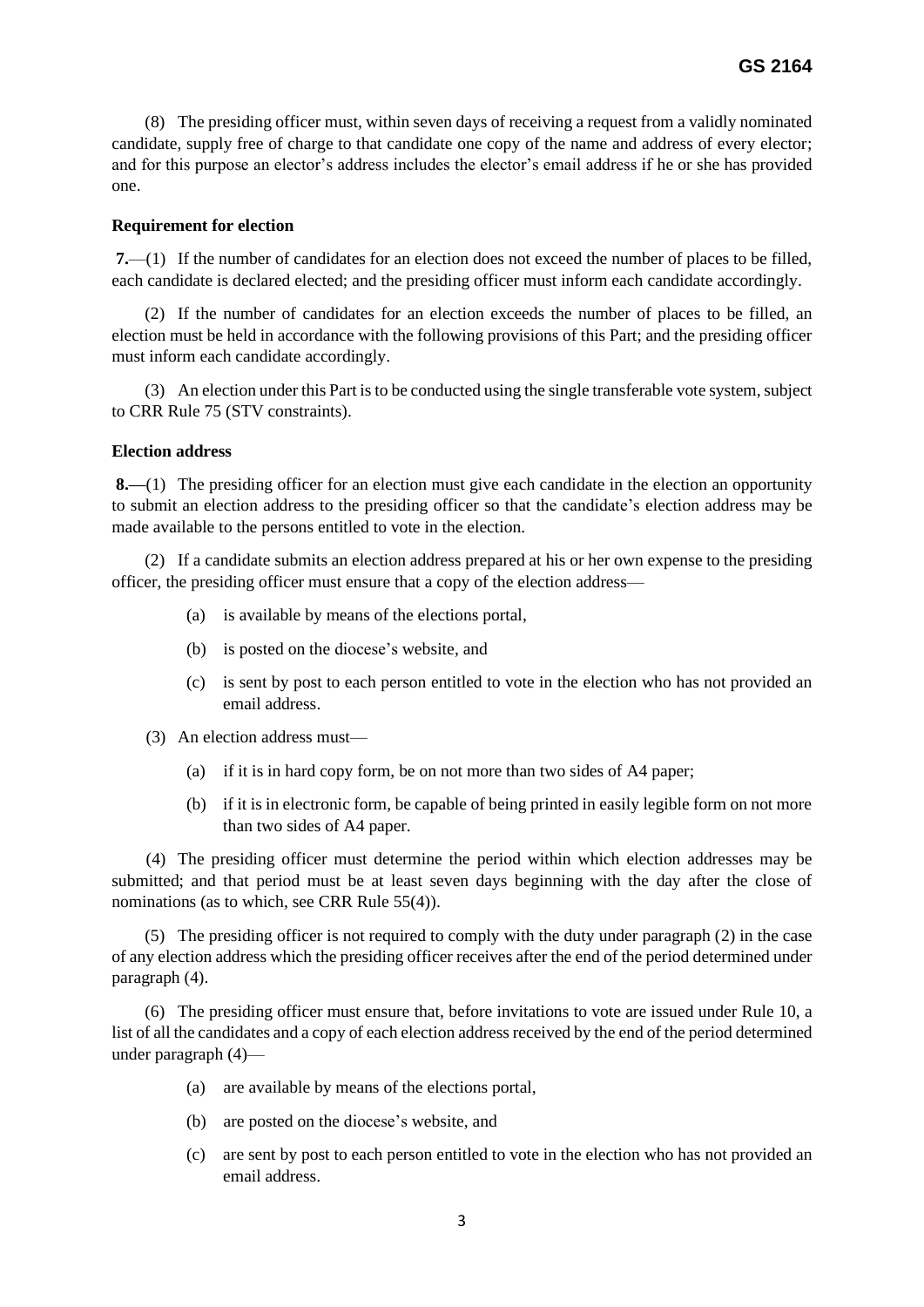(7) A failure to post on a diocese's website a copy of every election address which is required to be posted under paragraph (2)(b) or (6)(b) in an election does not invalidate the election and is accordingly not a ground of appeal under Part 7.

# **Prohibition on other election material**

**9.—**(1) The presiding officer must ensure that, during the election period, no literature which in the opinion of the presiding officer is likely to prejudice the election is circulated to the electors, or is distributed at a meeting of the diocesan synod or any deanery synod in the diocese, by or under the authority of the presiding officer or the diocesan synod.

(2) The rural dean and the lay chair and secretary of each deanery synod in the diocese must each seek to ensure that, during the election period, no literature which in the opinion of any of them is likely to prejudice the election forms part of an official circulation or is distributed at a meeting of the deanery synod.

(3) The "election period" is the period which—

- (a) begins with the date on which invitations to nominate are issued, and
- (b) ends with the end of the period for voting determined under Rule 10(8).
- (4) "Literature" does not include an election address under Rule 8.

# **Voting**

**10.—**(1) The presiding officer for an election must ensure that each person entitled to vote in the election is issued with an invitation to vote.

- (2) Each invitation to vote must—
	- (a) if the person entitled to vote has provided an email address, be issued by an email containing instructions on how to use the elections portal to vote, and
	- (b) otherwise, be in the form of a voting paper and be issued by post or in person.
- (3) The email or postal address to be used for the purposes of paragraph (2) is—
	- (a) the address entered against the person's name in the register of lay electors, or
	- (b) if, before the close of nominations, the person has notified the presiding officer in writing of another address, that other address.

(4) The information which must be displayed within the elections portal, and which must be included on each voting paper, includes in relation to each candidate—

- (a) the candidate's full name (as it appears on the completed nomination, including any title and preferred style) and postal address,
- (b) the candidate's year of birth, and
- (c) a statement as to whether the candidate has previously served as a member of the General Synod and, if he or she has, the dates of the candidate's previous service as such and the House of which the candidate was a member.

 (5) The elections portal must include, and each voting paper must be accompanied by, an explanation of the right of appeal under Rule 32(2) against the determination that the nomination of a candidate is valid.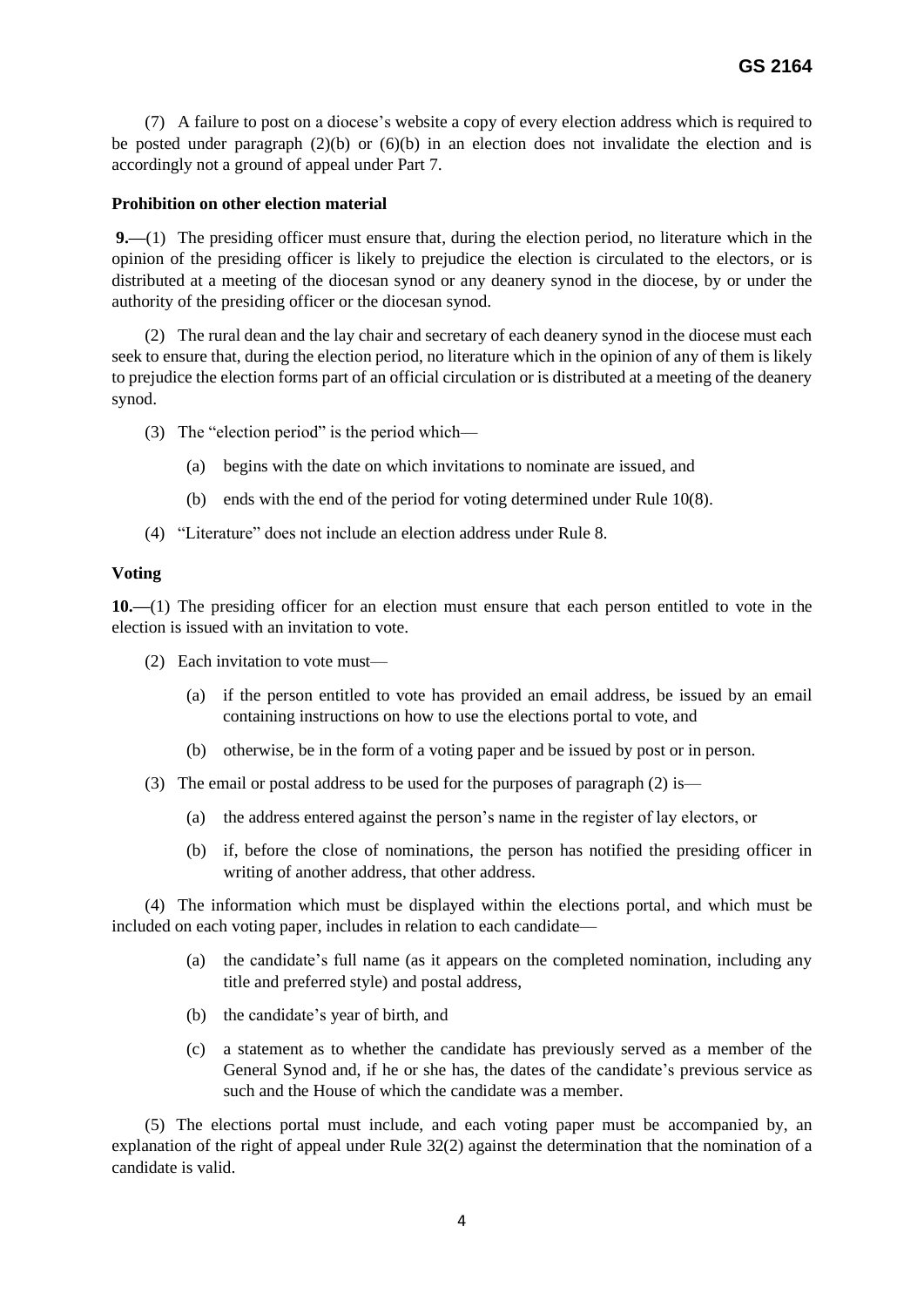(6) A voting paper must also specify the time and date by which and the address to which the voting paper should be returned to the presiding officer.

(7) A voting paper must be in the form circulated to the presiding officer by the provincial registrar or in a form to a substantially similar effect.

(8) The presiding officer must determine the period within which votes may be cast; and that period must be at least 21 days beginning with the day after that on which invitations to vote are issued.

(9) The presiding officer must ensure that, when an invitation to vote is issued to a person, the person is also given written notification of the period determined under paragraph (8).

 (10) A vote in an election is valid only if, in a case involving the use of the elections portal, the vote is cast by following the procedure provided for by the elections portal.

(11) A vote in an election is valid only if, in a case involving the use of a voting paper—

- (a) the vote is cast by marking the voting paper in the manner indicated on the paper,
- (b) any requirements under the STV Rules as to indication of preferences are satisfied,
- (c) the voting paper is signed, and the voter's full name is written, on the reverse, and
- (d) the voting paper is given to the presiding officer by post or in person before the end of the period determined under paragraph (8).

 (12) The presiding officer must ensure that the following are preserved for at least two years after the declaration of the result of the election—

- (a) a record of each valid vote cast in the election by means of the elections portal, and
- (b) each voting paper used to cast a valid vote in the election.

# **Result**

**11.—(1)** The presiding officer for an election must—

- (a) determine the time and place at which the votes will be counted, and
- (b) give each candidate at least seven days' written notice of the time and place so determined.

(2) Each candidate, or a person nominated by him or her, is entitled to be present at the count in order to scrutinise it but is not entitled to take part in it.

(3) Where, within seven days of the completion of the count, the presiding officer thinks that there should be a recount because of a possible irregularity or inaccuracy in the count, the officer may, with the agreement of the provincial registrar, order a recount.

(4) If the presiding officer orders a recount under paragraph (3), the presiding officer must—

- (a) determine the time and place at which the votes will be recounted, and
- (b) give each candidate written notice of the time and place so determined.

(5) A notice under paragraph (1) or (4) must include an explanation of the right of appeal under Rule 33 against the result of the election.

(6) The presiding officer must, within four working days of the declaration of the result, send a full return of the result to—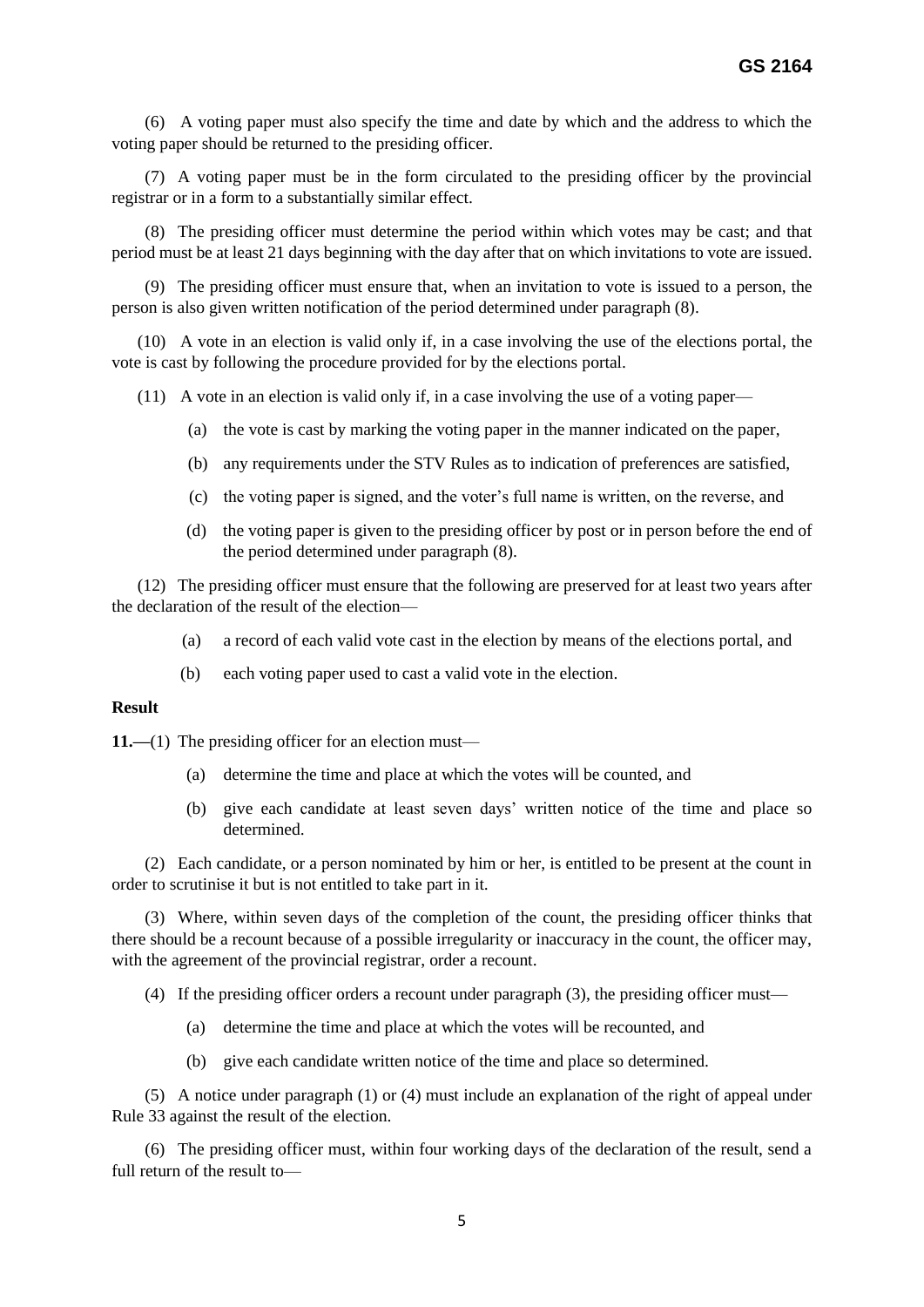- (a) each candidate in the election, and
- (b) the Clerk to the General Synod.

 (7) The presiding officer must prepare a result sheet showing a record of the election; and the result sheet must be in the form prescribed by the provincial registrar or in a form to a substantially similar effect.

(8) The full return of the result and the result sheet must, until the end of the first group of sessions of the new Synod—

- (a) be displayed in the diocesan office,
- (b) be displayed on the diocese's website, and
- (c) be displayed at the General Synod Office.

 (9) A copy of the result sheet signed by the presiding officer must be deposited in the diocesan office and must, for the six months after the date of the count, be available for inspection by anybody entitled to vote in the election.

### **Fees and expenses**

**12.—**(1) The presiding officer for an election is entitled to such fees for the performance of duties imposed by rules under CRR Rule 53(4) as are provided for in an order under section 86 of the Ecclesiastical Jurisdiction and Care of Churches Measure 2018.

(2) Where, with the prior written agreement of the bishop's council and standing committee, the presiding officer for an election or some other person performs other duties in connection with the election, the presiding officer or other person is entitled to such fees as are specified in the agreement.

(3) The expenses of an election, and the fees and expenses incurred by the body nominated under CRR Rule 53(2) in assisting the presiding officer with the conduct of an election, are to be paid by the diocesan board of finance.

### PART 4

### ORDINARY ELECTION IN RELIGIOUS COMMUNITIES CONSTITUENCY

### **Application of this Part**

**13.** This Part applies to an ordinary religious communities election.

### **List of communities and number of members**

14.—(1) On a dissolution of the General Synod, the secretary of the House of Bishops—

- (a) must provide the registrar of the province of Canterbury with a list of every religious community in the province of Canterbury, and
- (b) must provide the registrar of the province of York with a list of every religious community in the province of York.

(2) The head of each religious community must, on receipt of a citation from the provincial registrar—

(a) compile a list of the members of the community who are entitled to vote,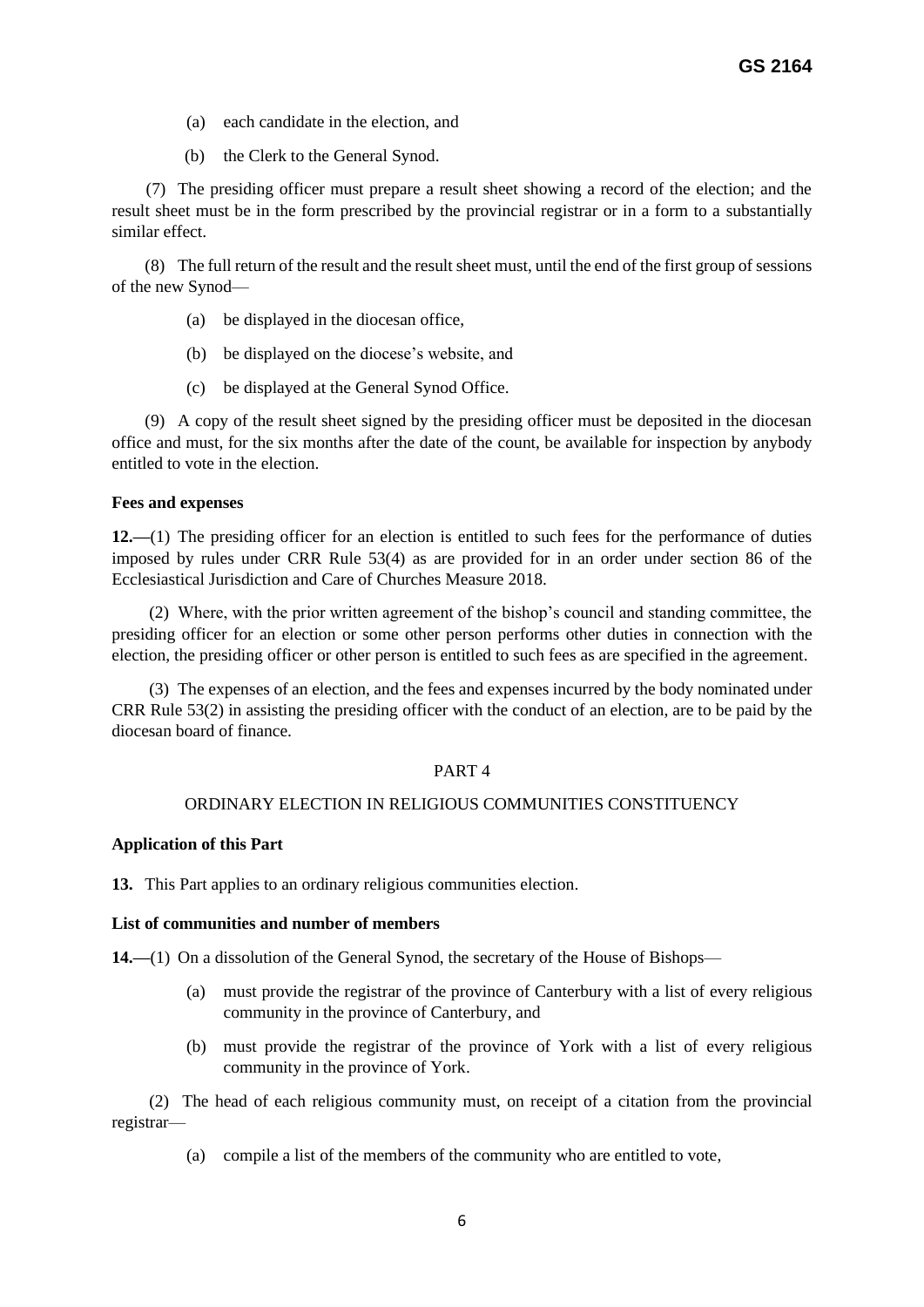- (b) give a copy of the list to the presiding officer, and
- (c) give each member of the community (including those who are not entitled to vote) a copy of the list and a written explanation of the right to appeal under Rule 31 against inclusion in the list.

 (3) The citation referred to in paragraph (2) must specify the time and date by which the presiding officer is to be notified of validly nominated candidates (as to which, see Rule 18).

### **Qualified electors**

**15.** The electors are every lay person who is—

- (a) an actual communicant member of the Church of England aged 18 or over,
- (b) a member of the religious community concerned, and
- (c) resident either in the province of Canterbury or in the province of York.

### **Presiding officer**

**16.** The presiding officer is the registrar of the province in which the religious community is situated or a person appointed by the registrar.

### **Nominations**

**17.**—(1) A candidate for election must be nominated by two persons, each of whom is an elector.

(2) The presiding officer must ensure that each elector is issued with a nomination paper by post or in person.

(3) The presiding officer must determine the period within which nominations may be made; and the period so determined must be at least 28 days beginning with the day after the date on which the nomination papers are issued under paragraph (2).

(4) The presiding officer must ensure that, when a nomination paper is issued to a person, the person is also given written notification of when nominations close.

### **Validity of nominations**

**18.**—(1) A nomination is valid only if it is made by giving a completed nomination paper to the presiding officer by post or in person.

- (2) The information which must be provided as part of a nomination includes—
	- (a) the candidate's full name (including any title and preferred style) and postal address,
	- (b) the candidate's year of birth,
	- (c) a statement as to whether the candidate has previously served as a member of the General Synod and, if he or she has, the dates of the candidate's previous service as such and the House of which the candidate was a member, and
	- (d) evidence of the candidate's consent to serve.
- (3) The presiding officer must—
	- (a) as soon as a nomination is received, determine whether it is valid, and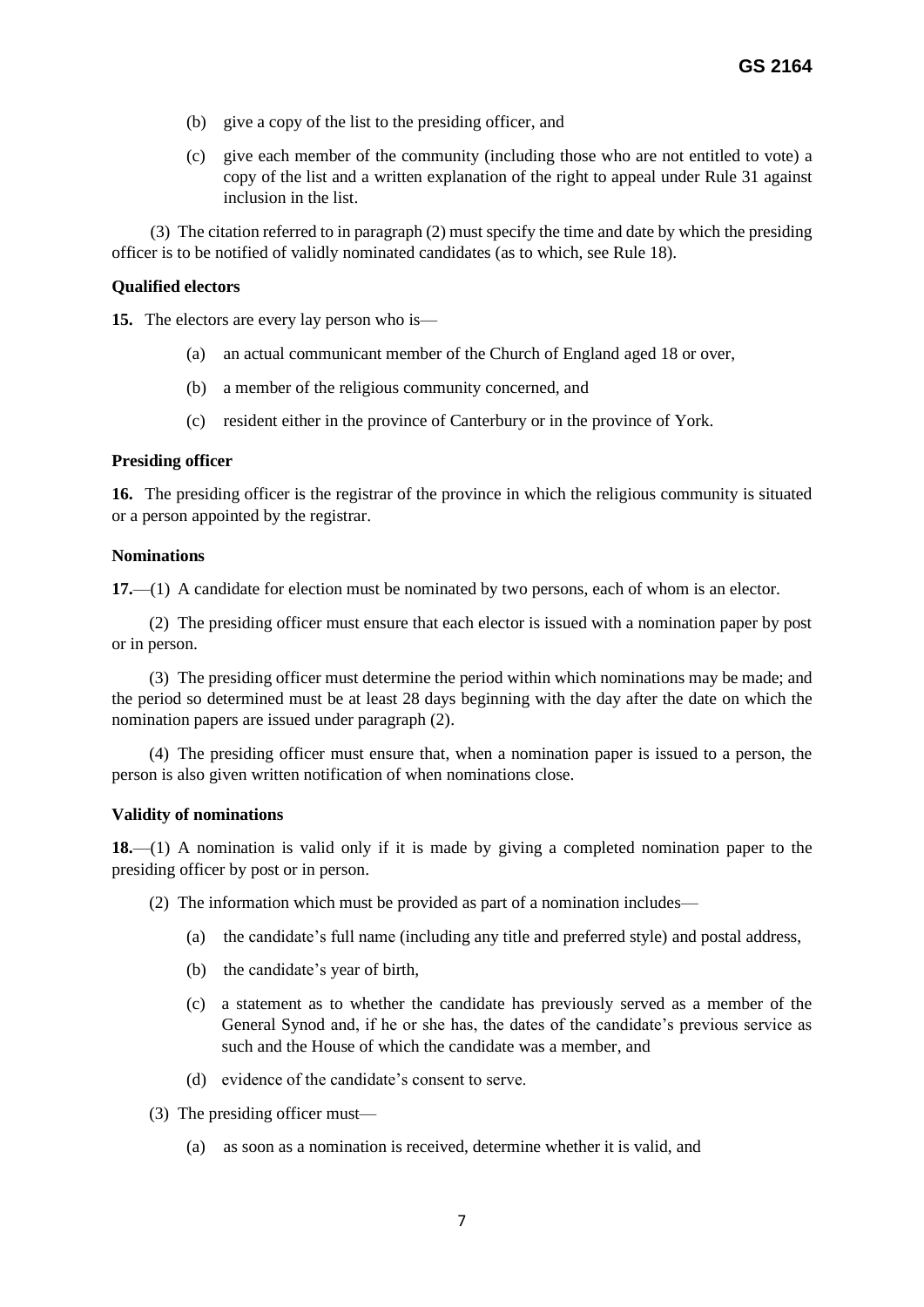(b) without delay, notify the candidate and each of the persons who nominated the candidate whether the nomination is valid.

(4) If the presiding officer determines that a nomination is not valid, the officer must give the candidate and each of the persons who nominated the candidate the reasons for the determination when notifying it to each of them under paragraph (3)(b); and that notification must include an explanation of the right of appeal under Rule 32(1) against the determination.

(5) A person is not to be included as a candidate in the election, if the presiding officer has not received a valid nomination for that person before the end of the period determined under Rule 17(3).

### **Requirement for election**

**19.—**(1) If the number of candidates does not exceed the number of places to be filled (as to which, see CRR Rule 46(1)(c)), each candidate is declared elected; and the presiding officer must inform each candidate accordingly.

(2) If the number of candidates exceeds the number of places to be filled, an election must be held in accordance with the following provisions of this Part; and the presiding officer must inform each candidate accordingly.

(3) An election under this Part is to be conducted using the single transferable vote system, subject to CRR Rule 75 (STV constraints).

### **Election address**

**20.**—(1) The presiding officer for an election must give each candidate in the election an opportunity to submit an election address to the presiding officer so that the candidate's election address may be made available to the persons entitled to vote in the election.

(2) If a candidate submits an election address prepared at his or her own expense to the presiding officer, the presiding officer must ensure that a copy of the election address—

- (a) is posted on the Church of England website, and
- (b) is sent by post to each person entitled to vote in the election.

(3) An election address must—

- (a) if it is in hard copy form, be on not more than two sides of A4 paper;
- (b) if it is electronic form, be capable of being printed in easily legible form on not more than two sides of A4 paper.

(4) The presiding officer must determine the period within which election addresses may be submitted; and that period must be at least seven days beginning with the day after the close of nominations.

(5) The presiding officer is not required to comply with the duty under paragraph (2) in the case of any election address which the presiding officer receives after the end of the period determined under paragraph (4).

(6) The presiding officer must ensure that, before invitations to vote are issued under Rule 22, a list of all the candidates and a copy of each election address received by the end of the period determined under paragraph (4)—

(a) are posted on the Church of England website, and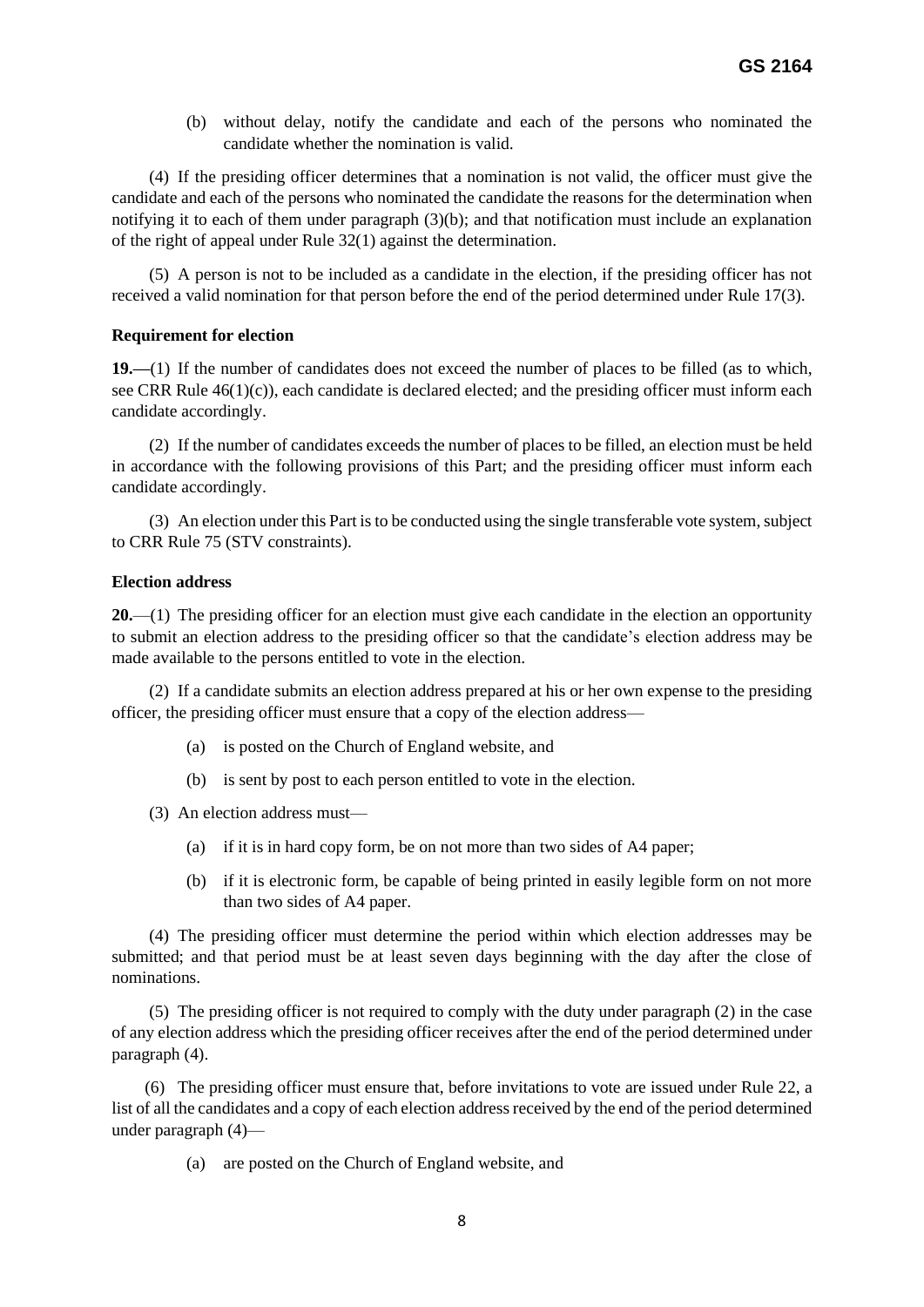(b) are sent by post to each person entitled to vote in the election.

 (7) A failure to post on the Church of England website a copy of every election address which is required to be posted under paragraph (2)(a) or (6)(a) in an election does not invalidate the election and is accordingly not a ground of appeal under Part 7.

### **Prohibition on other election papers**

**21.**—(1) The presiding officer for an election must ensure that, during the election period, no literature which in the opinion of the presiding officer is likely to prejudice the election is circulated to the electors by or under the authority of the presiding officer.

(2) The head of each religious community must seek to ensure that, during the election period, no literature which in the opinion of the head of the community is likely to prejudice the election forms part of an official circulation to members of the community.

- (3) The "election period" is the period which—
	- (a) begins with the start of the period determined under Rule 17(3) for making nominations, and
	- (b) ends with the end of the period for voting determined under Rule 22(6).
- (4) "Literature" does not include an election address under Rule 20.

### **Voting**

**22.**—(1) The presiding officer for an election must ensure that each person entitled to vote in the election is issued with a voting paper by post or in person.

- (2) A voting paper must specify in relation to each candidate—
	- (a) the candidate's full name (as it appears on the completed nomination, including any title and preferred style) and postal address,
	- (b) the candidate's year of birth, and
	- (c) a statement as to whether the candidate has previously served as a member of the General Synod and, if he or she has, the dates of the candidate's previous service as a member and the House of which the candidate was a member.

 (3) A voting paper must also specify the time and date by which and the address to which the voting paper should be returned to the presiding officer.

 (4) A voting paper must be accompanied by an explanation of the right of appeal under Rule 32(2) against the determination that the nomination of a candidate is valid.

 (5) A voting paper must be in the form circulated to the presiding officer by the provincial registrar or in a form to a substantially similar effect.

 (6) The presiding officer must determine the period within which votes may be cast; and that period must be at least 21 days beginning with the day after that on which voting papers are issued.

 (7) The presiding officer must ensure that, when a voting paper is issued to a person, the person is also given written notification of the period determined under paragraph (6).

(8) A vote in the election is valid only if—

(a) it is cast by marking a voting paper in the manner indicated on the paper,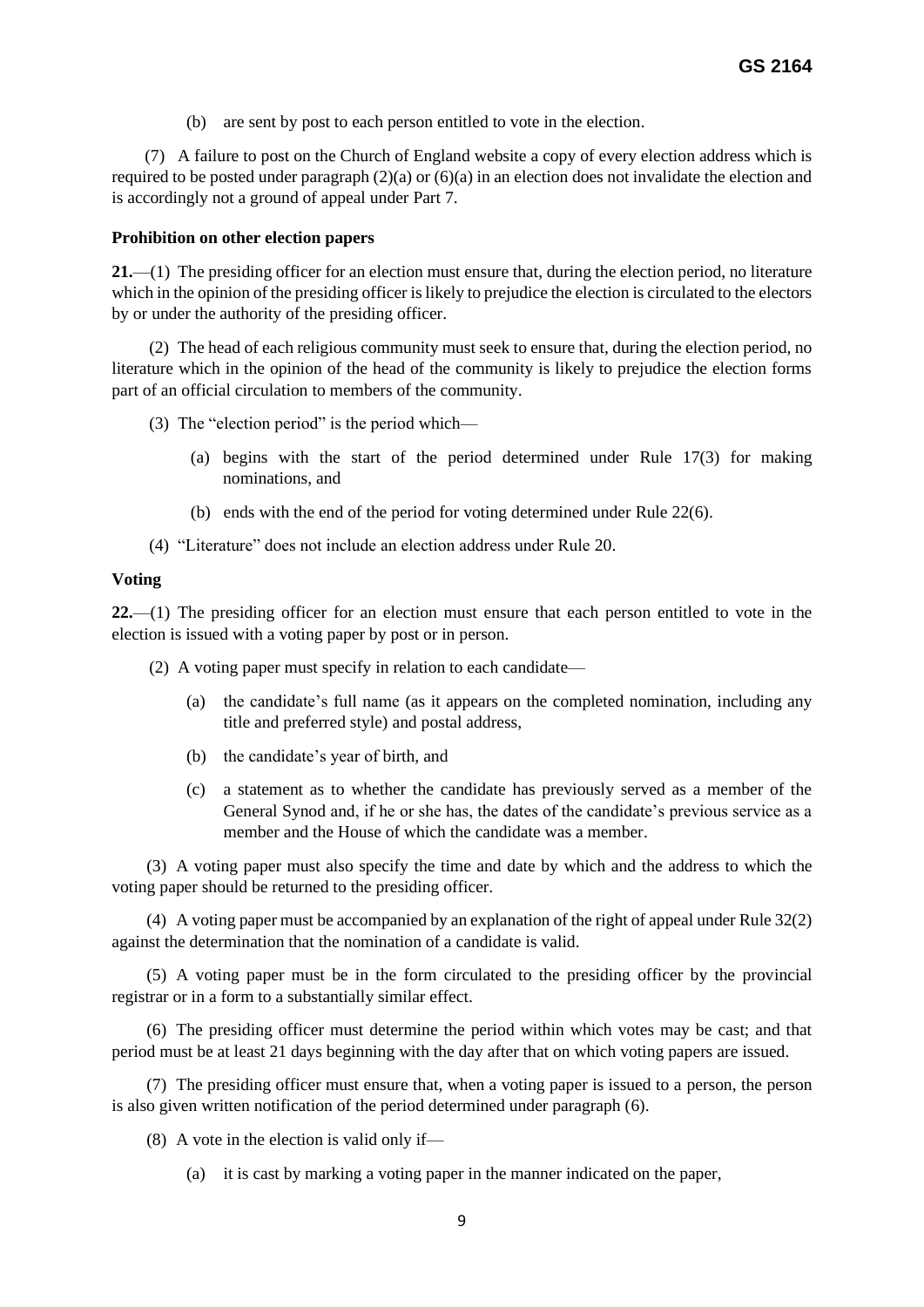- (b) any requirements under the STV Rules as to indication of preferences are satisfied,
- (c) the voting paper is signed, and the voter's full name is written, on the reverse, and
- (d) the voting paper is given to the presiding officer by post or in person before the end of the period determined under paragraph (5).

 (9) The presiding officer must ensure that each voting paper used to cast a valid vote in the election is preserved for at least two years after the declaration of the result of the election.

# **Result**

**23.**—(1) The presiding officer for an election must—

- (a) determine the time and place at which the votes will be counted, and
- (b) give each candidate at least seven days' written notice of the time and place so determined.

(2) Each candidate, or a person nominated by him or her, is entitled to be present at the count in order to scrutinise it but is not entitled to take part in it.

 (3) Where, within seven days of the completion of the count, the presiding officer considers that there should be a recount because of a possible irregularity or inaccuracy in the count, the officer may order a recount.

- (4) If the presiding officer orders a recount under paragraph (3), the presiding officer must—
	- (a) determine the time and place at which the votes will be recounted, and
	- (b) give each candidate written notice of the time and place so determined.

(5) A notice under paragraph (1) or (4) must include an explanation of the right of appeal under Rule 33 against the result of the election.

 (6) The presiding officer must, within four working days of the declaration of the result, send a full return of the result to—

- (a) each candidate in the election, and
- (b) the Clerk to the General Synod.
- (7) The presiding officer must prepare a result sheet showing a record of the election.

(8) The full return of the result and the result sheet must, until the end of the first group of sessions of the new Synod—

- (a) be displayed on the Church of England website, and
- (b) be displayed at the General Synod Office.

(9) A copy of the result sheet signed by the presiding officer must be deposited in the office of the provincial registrar who is the presiding officer and must, for the six months after the date of the count, be available at all reasonable times for inspection by anybody entitled to vote in the election.

# **Expenses**

**24.** The expenses incurred by the presiding officer for an election, and any other costs of the election, are to be paid by the Archbishops' Council.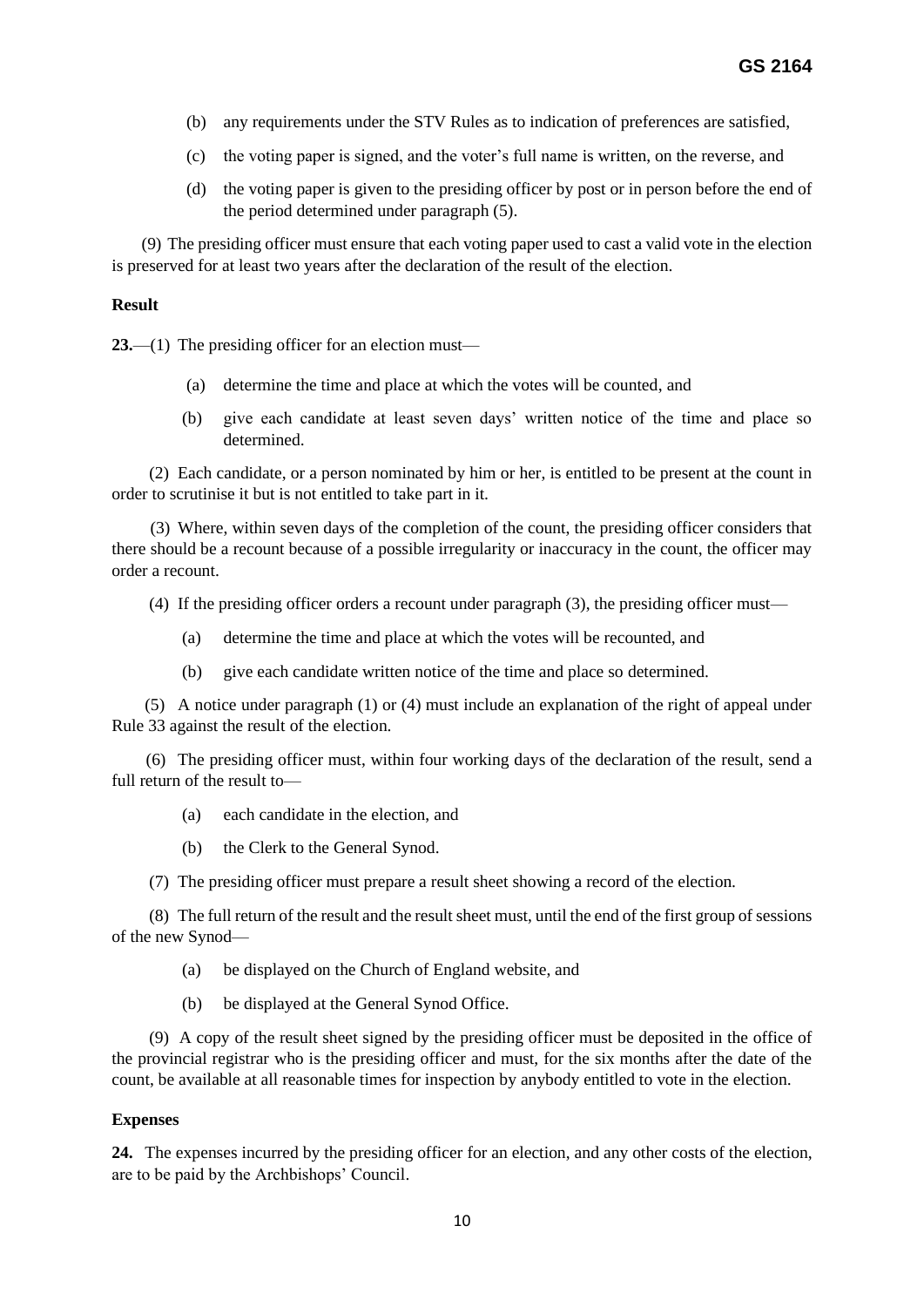# ELECTION TO FILL CASUAL VACANCY

# **Application of this Part**

**25.—**(1) This Part applies to—

- (a) an election in a diocese to fill a casual vacancy in the House of Laity, and
- (b) a religious communities election to fill a casual vacancy.

(2) The election is to be conducted as if it were an ordinary election, with the rules in Part 3 or Part 4 (as the case may be) applying accordingly but subject to the modifications provided for in this Part.

# **Timing**

**26.—**(1) An election to fill a casual vacancy must be completed, so far as possible, within six months of the occurrence of the vacancy.

(2) But if the Convocations of the Provinces are due to be dissolved under section 1(2) of the Church of England Convocations Act 1966 within twelve months of the occurrence of the vacancy, it is not to be filled unless directions providing otherwise are given to the presiding officer by—

- (a) in the case of an election in a diocese, the lay members of the bishop's council and standing committee acting in accordance with any directions of the diocesan synod;
- (b) in the case of a religious communities election, the Standing Committee of the House of Laity.

(3) If the vacancy is not filled within the period of six months, the Chair of the House of Laity may give directions to the presiding officer as to the date by which it must be filled.

(4) In the case of a religious communities election, the presiding officer must notify the head of each religious community in writing of any directions given to the presiding officer under this Rule.

# **Vacancy occurs within two years of election**

**27.—**(1) Where a casual vacancy occurs in the two years beginning with 1st August in the year of the most recent ordinary election—

- (a) the election to fill the vacancy must be conducted using the voting records of the ordinary election,
- (b) the number of persons to be elected is to be the same as in the ordinary election, and
- (c) no candidate elected on the original count and continuing to serve is to be excluded.

(2) Where a casual vacancy occurs in a diocese in the two years beginning with the date on which the result of an election in that diocese to the House of Laity was declared, or where a casual vacancy occurs among the lay members of the religious communities in the two years beginning with the result of a religious communities election, and that election was itself held to fill a previous casual vacancy and was conducted as an ordinary election—

> (a) the election to fill the vacancy must be conducted using the voting records of the election held to fill the previous vacancy,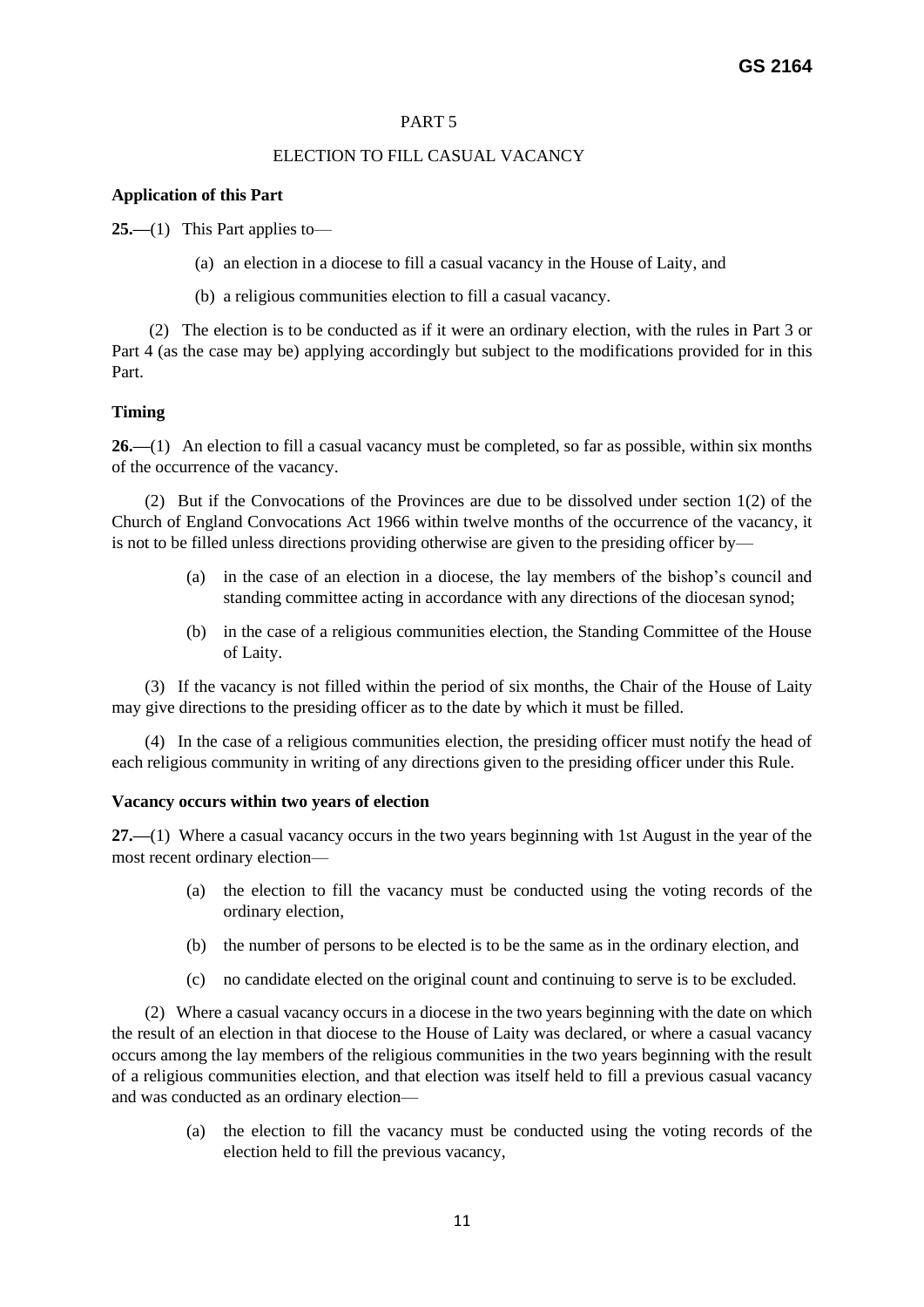- (b) the number of persons to be elected is the total of the number who were elected in the election held to fill the previous vacancy and are continuing to serve and the number of casual vacancies to be filled, and
- (c) no candidate elected on the original count and continuing to serve is to be excluded.

(3) In a case within paragraph (1) or (2), the presiding officer must ask each candidate who was not elected in the election held to fill the previous vacancy, and who is still qualified for election, if he or she consents to serve.

(4) If the number of candidates does not exceed the number of vacancies to be filled and at least one of the candidates consents to serve, that candidate or, if there is more than one, each of them is declared elected; and the presiding officer must inform the candidate, or each of them, accordingly.

- (5) If the number of candidates exceeds the number of vacancies to be filled—
	- (a) the presiding officer must withdraw from the election any candidate who has not consented to serve or is no longer qualified for election, and
	- (b) the valid votes in the election held to fill the previous vacancy must be recounted from the beginning using the single transferable vote system, subject to CRR Rule 75 (STV constraints).

(6) "Voting records", in relation to an election, means the records and voting papers preserved from that election under Rule 10(11) or Rule 22(9).

# **Result**

**28.—**(1) A person elected to fill a casual vacancy holds office only for the unexpired part of the term of office due to be served in the case of that vacancy.

(2) In the case of an election in a diocese, the presiding officer must, within four working days of the declaration of the result—

- (a) send a full return of the result to every person already elected in the diocese as a member of the Lower House of Convocation or the House of Laity (in addition to those to whom a full return of the result is required to be sent under Rule 11(6)), and
- (b) post on the diocese's website the full return of the result.

(3) In the case of a religious communities election, the presiding officer must, within four working days of the declaration of the result, send a full return of the result to the other person already elected under CRR Rule 46(1)(c) (in addition to those to whom a full return of the result is required to be sent under Rule 23(6)).

# PART 6

# ARMED FORCES SYNOD

# **Result of election**

**29.** In the case of an election to the House of Laity held for the purposes of CRR Rule 46(1)(f) (Armed Forces Synod), the full return of the result must, until the end of the first group of sessions of the new Synod—

- (a) be displayed on the Church of England website, and.
- (b) be displayed at the General Synod Office.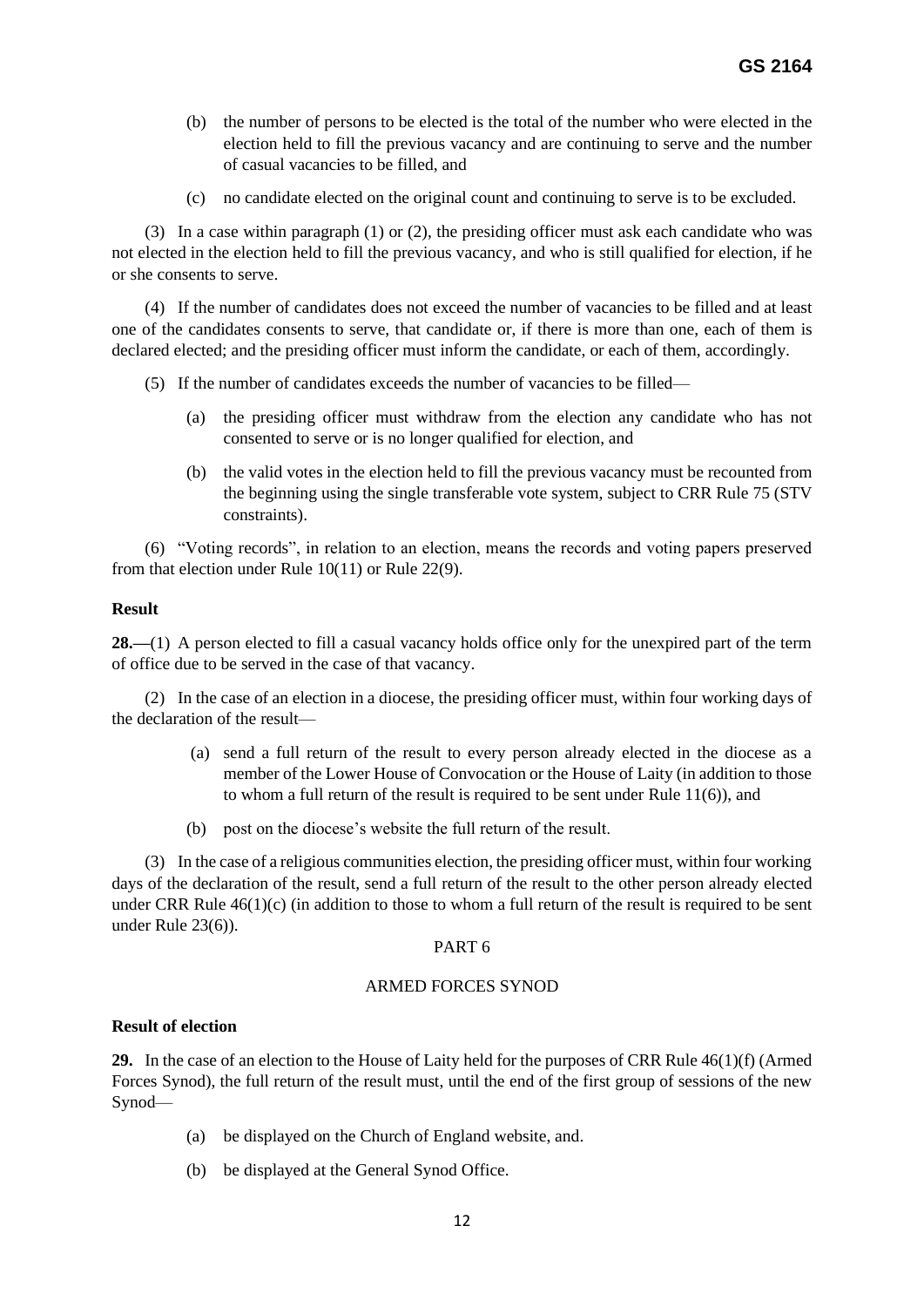# APPEALS

# **Application of this Part**

**30.—**(1) This Part applies to any election to which Part 3, 4 or 5 applies.

(2) This Part also applies to an election to the House of Laity for the purposes of CRR Rule 46(1)(f) (Armed Forces Synod); and where for those purposes a choice, rather than an election, of members is or is to be made, a reference in the following provisions of this Part to an election includes a reference to a choice made for those purposes.

# **Appeals relating to eligibility to vote: religious communities**

**31**.—(1) Where a person's name is not included on the list complied under Rule 14(2) of persons entitled to vote in a religious communities election, that person may appeal against the failure to include the name on the grounds that the person is qualified to vote in the election.

(2) Where a person who is qualified to vote in a religious communities election objects to the inclusion of another person's name on the list compiled under Rule 14(2), the person may appeal against that inclusion of the name on the grounds that the other person is not qualified to vote in the election.

# **Appeals relating to nominations**

**32**.—(1) An appeal may be made against a determination under Rule 6(4)(a) or 18(3)(a) that a nomination is not valid on the grounds that the nomination is valid and that the person should, accordingly, be included as a candidate for the election in question.

(2) An appeal may be made against a determination under Rule  $6(4)(a)$  or  $18(3)(a)$  that a nomination is valid on the grounds that the nomination is not valid and that the person should, accordingly, not be included as a candidate for the election in question.

(3) An appeal under paragraph (1) or (2) may be brought only by an elector in the election.

# **Appeals against election result**

**33.**—(1) An appeal may be made against the result of an election on the grounds that a person whose election is the subject of the appeal—

- (a) was not duly elected,
- (b) was not qualified to be a candidate at the time of the election, or
- (c) before the end of the period for voting, misrepresented a material fact in connection with the election.

(2) An appeal against the result of an election may be made on the grounds that the conduct of the election was such as to affect the outcome of the election.

(3) An appeal against the result of an election in a diocese other than the diocese in Europe may be made on the grounds that—

> (a) it has been determined on an appeal under CRR Rule 57 (enrolment) that an error was made in the register of lay electors in the diocese or the question is awaiting determination on an appeal under that Rule, and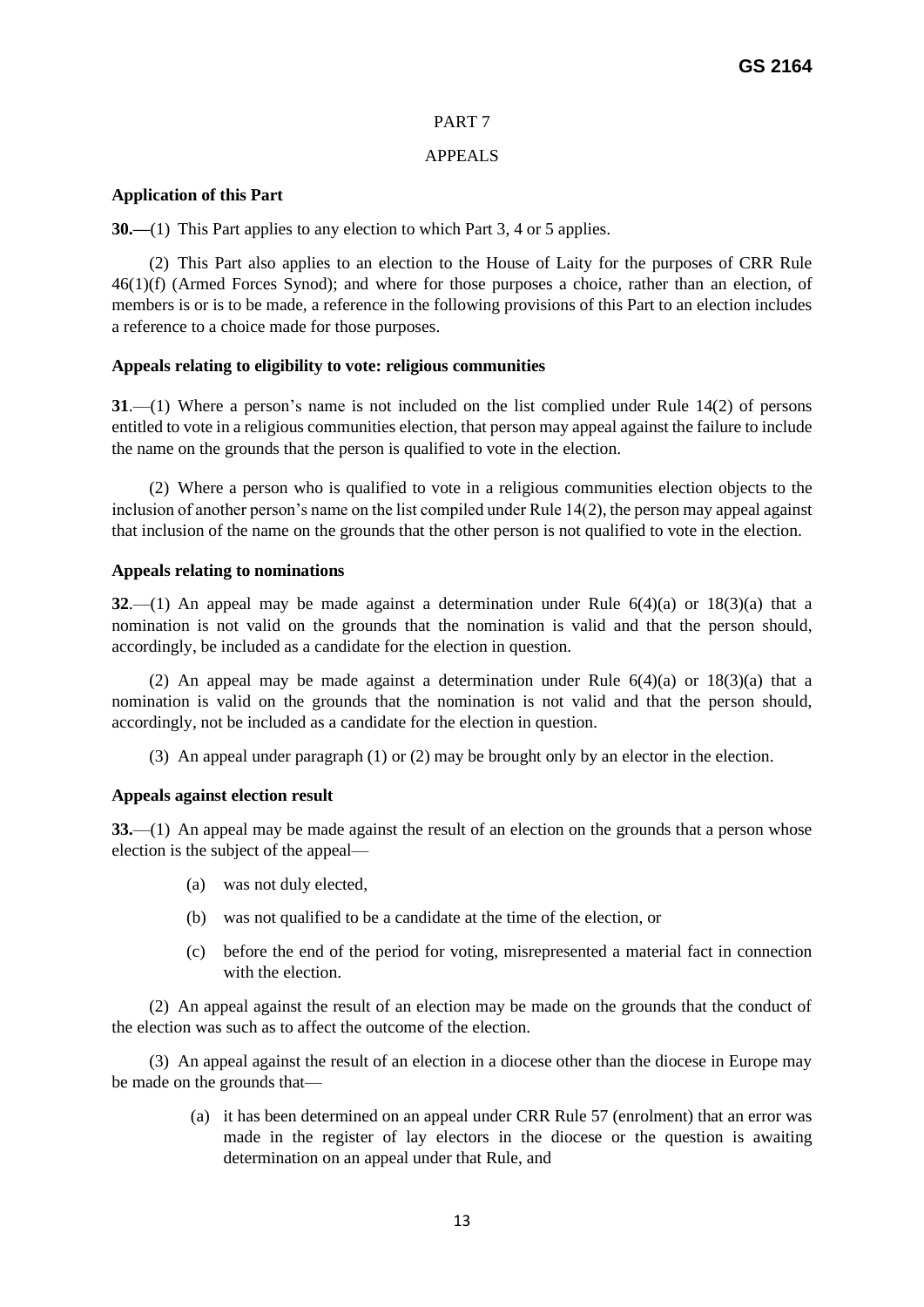(b) the error would or might be material to the result of the election.

(4) An appeal against the result of an election in the diocese in Europe may be made on the grounds that—

- (a) it has been determined on an appeal under the provision applying in that diocese which corresponds to CRR Rule 57 that an error was made in the electoral roll of a chaplaincy or the register of lay electors in the diocese or the question is awaiting determination on an appeal under that provision, and
- (b) the error would or might be material to the result of the election.

(5) An appeal against the result of an election may be made on the grounds that a vote which was allowed should have been disallowed, or that a vote which was disallowed should have been allowed, but only if the allowance or disallowance of the vote would or might be material to the outcome of the election.

- (6) An appeal may not be brought under paragraph  $(1)(b)$  if—
	- (a) the grounds of the appeal are to the effect that the nomination of the person whose election is the subject of the appeal was not valid, and
	- (b) an appeal on grounds to that effect was brought under Rule 32(2) before the election.
- (7) An appeal under this Rule may be brought by—
	- (a) a candidate in the election,
	- (b) an elector in the election, or
	- (c) the Chair of the House of Laity.

 (8) On an appeal under this Rule, a person who was declared elected as a member of the House of Laity but whose election is or may be affected by the appeal is to be regarded for all purposes as a member of the House of Laity and of the General Synod pending the determination of the appeal.

 (9) If the Chair of the House of Laity is unable to bring an appeal under this Rule, the Vice-Chair of the House may do so; and if the office of Chair or Vice-Chair of the House is vacant, the person who last held the office is to be treated as holding the office for the purposes of this Rule.

### **Appeal procedures**

**34**.—(1) Each of the following appeals (referred to in these Rules as a "summary election appeal") is to be dealt with in accordance with Rules 35 to 37 and 45—

- (a) an appeal under Rule  $32(1)$  or  $(2)$  (validity of nomination);
- (b) an appeal under Rule  $33(1)(a)$  or (b) (whether person elected or qualified as candidate);
- (c) an appeal under Rule 33(5) (allowance or disallowance of vote).

(2) Each of the following appeals (referred to in these Rules as a "full election appeal") is to be dealt with in accordance with Rules 38 to 45—

- (a) an appeal under Rule 31 (eligibility to vote: religious communities);
- (b) an appeal under Rule 33(1)(c) (misrepresentation of material fact);
- (c) an appeal under Rule 33(2) (conduct of election);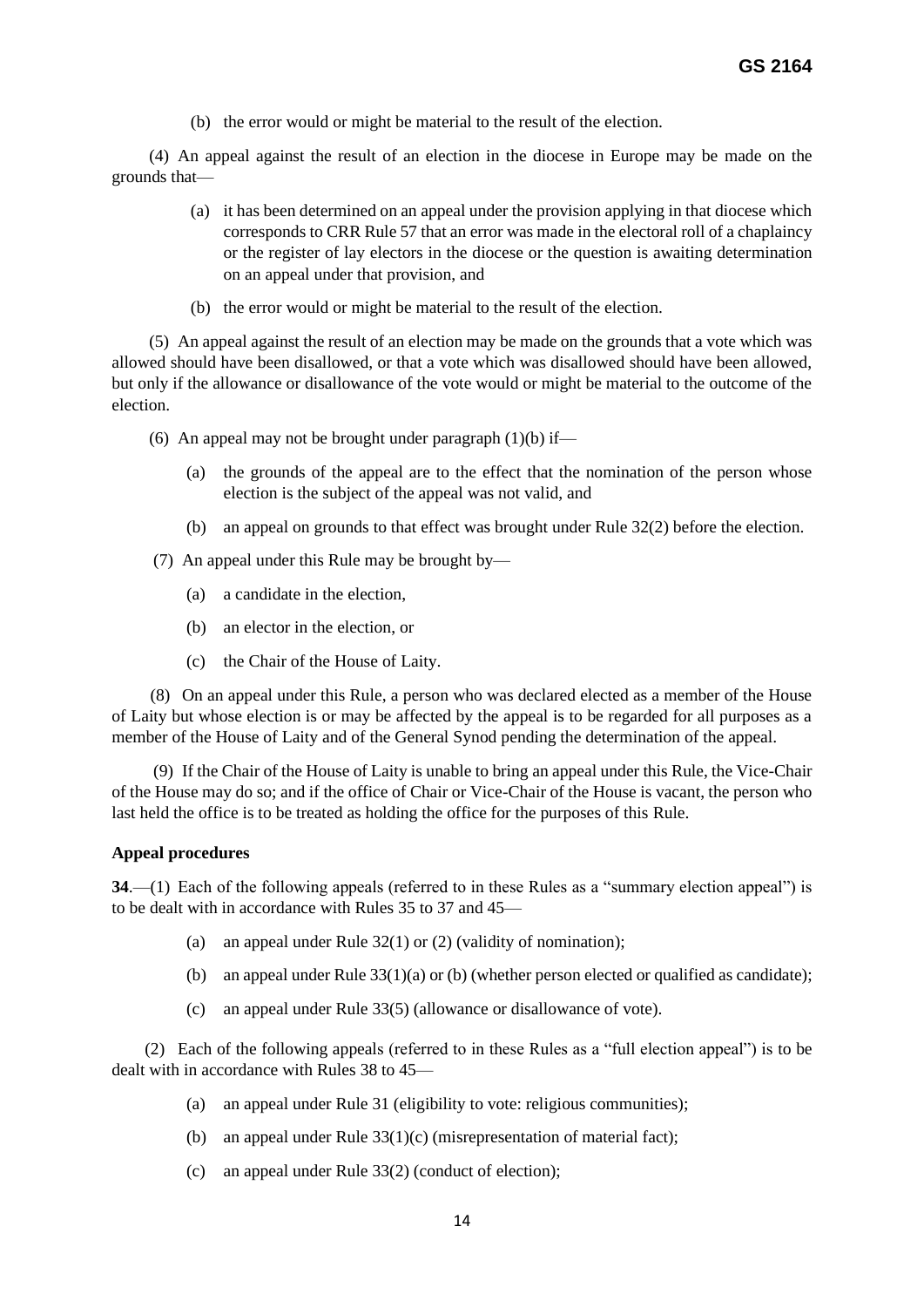(d) an appeal under Rule 33(3) or (4) (error in register of lay electors).

# **Summary election appeal: notice**

**35.**—(1) Notice of a summary election appeal—

- (a) must be in writing,
- (b) must give brief particulars of the grounds of appeal, and
- (c) may be accompanied by written submissions.

(2) Notice of a summary election appeal must be given to the presiding officer for the election.

(3) Notice of an appeal under Rule 32(1) (appeal against determination that nomination not valid) must be given no later than two days after the day on which the person to whom the nomination relates is notified of the determination.

 (4) Notice of an appeal under Rule 32(2) (appeal against determination that nomination valid) brought by an elector (including one who is a candidate) must be given no later than two days after the day on which the elector receives an invitation to vote in the election.

(5) Notice of an appeal under Rule 33(1)(a) or (b) (appeal relating to whether person duly elected or qualified to be candidate) must be given no later than two days after the day on which the result of the election is declared.

(6) Notice of an appeal under Rule 33(5) (appeal against allowance or disallowance of vote) must be given no later than two days after—

- (a) the day on which the vote in question was allowed or disallowed, or
- (b) if the appeal is being brought on grounds that there is an error in the register of lay electors but an appeal under CRR Rule 57 (enrolment) or, in the case of an election in the diocese in Europe, the equivalent provision to that Rule has yet to be determined, the day on which that appeal is determined.

# **Summary election appeal: referral to relevant judge, etc.**

**36.**—(1) The presiding officer for an election, having received notice of a summary election appeal, must without delay (and in any event within 48 hours of receiving the notice of appeal unless in the meantime written notice is given to withdraw the appeal)—

- (a) refer the notice of appeal to the relevant judge,
- (b) give a written notification to each candidate in the election, and
- (c) if any decision to which the appeal relates was made by a person other than the presiding officer, give a written notification to that person.
- (2) The "relevant judge" is—
	- (a) the Dean of the Arches and Auditor, or
	- (b) if the Dean of the Arches and Auditor declines or is unable to act as such, the Vicar-General of the Province of Canterbury or the Vicar-General of the Province of York, or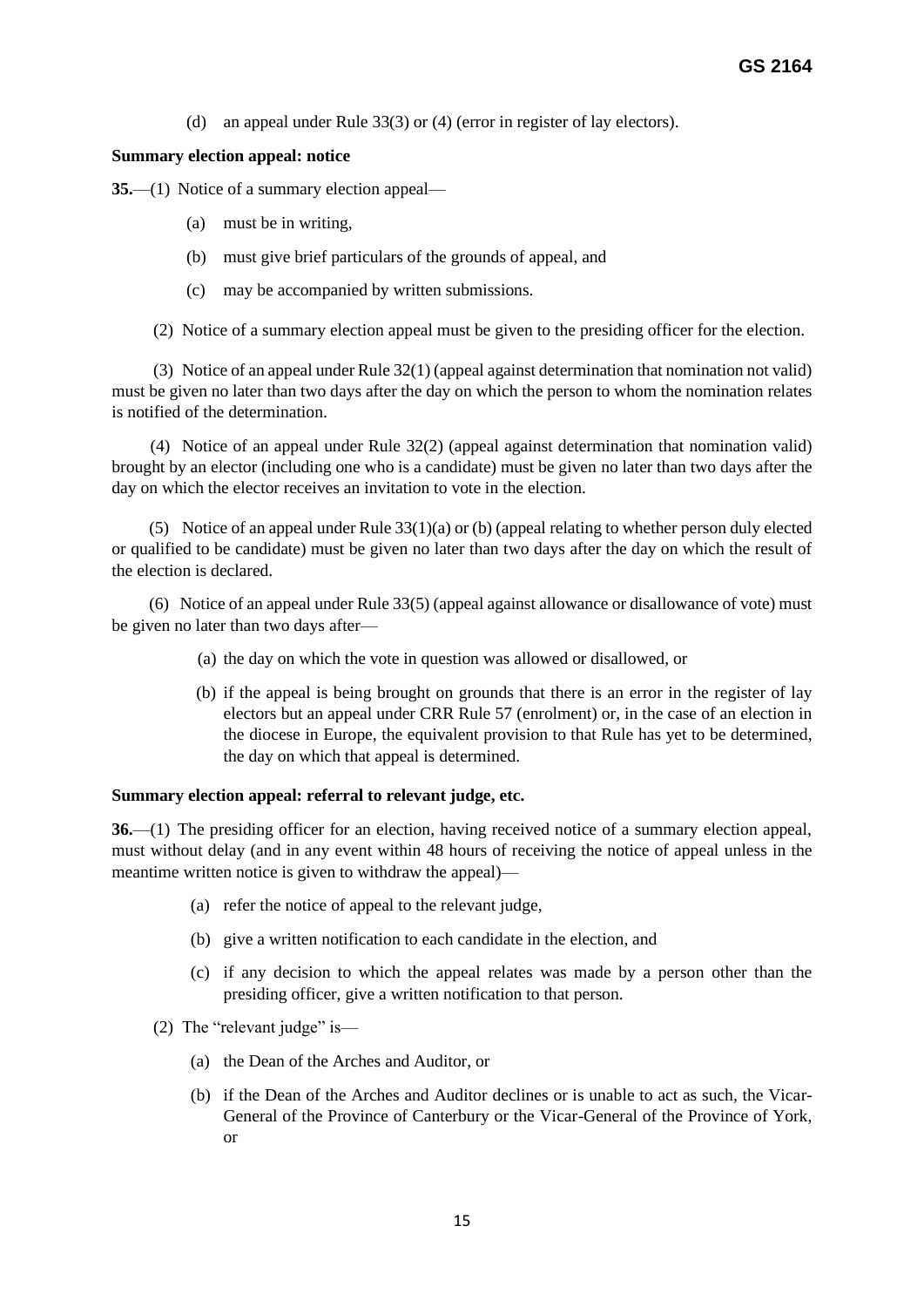(c) if each of them declines or is unable to act as such, the chancellor of the diocese concerned.

### **Summary election appeal: determination**

**37.**—(1) The relevant judge (referred to in this Rule as "the judge"), having had a notice of appeal referred under Rule 36, must decide whether the grounds of the appeal are established to the judge's satisfaction.

- (2) The judge, in deciding the matter at issue, may consider only—
	- (a) the notice of appeal and any accompanying written submissions, and
	- (b) if, before the end of the period referred to in paragraph (3), a person who made a decision to which the appeal relates provides the judge with a written explanation of the reasons for the decision, that written explanation.

 (3) A decision under this Rule must be made within seven days of the referral of the notice of appeal.

 (4) Where the judge decides on an appeal under Rule 32(1) that a nomination is valid, or decides on an appeal under Rule 32(2) that a nomination is not valid, the judge must—

- (a) give directions for the appointment of a new period for voting in the election, and
- (b) give whatever further directions the judge thinks necessary.

(5) Where, on an appeal under Rule  $33(1)(a)$  or (b) or (5), the judge decides that the election as a whole is void, the judge must—

- (a) direct that a fresh election is to be held, and
- (b) give whatever further directions the judge thinks necessary.

(6) Where, on an appeal under Rule  $33(1)(a)$  or (b) or (5), the judge allows the appeal but does not decide that the election as a whole is void, the judge must give whatever directions the judge thinks necessary.

(7) The judge on a summary election appeal must otherwise decide one of the following—

- (a) that the matter at issue amounts to a minor infringement which did not affect the outcome of the election and the appeal should accordingly be dismissed;
- (b) that the matter at issue amounts to a procedural irregularity in the conduct of the election but the appeal should nonetheless in all the circumstances be dismissed;
- (c) that the appeal is wholly without merit and should accordingly be dismissed.

### **Full election appeal: notice of appeal**

**38.**—(1) Notice of a full election appeal—

- (a) must be in writing,
- (b) must give brief particulars of the grounds of appeal, and
- (c) may be accompanied by written submissions.
- (2) Notice of a full election appeal must be given to the presiding officer for the election.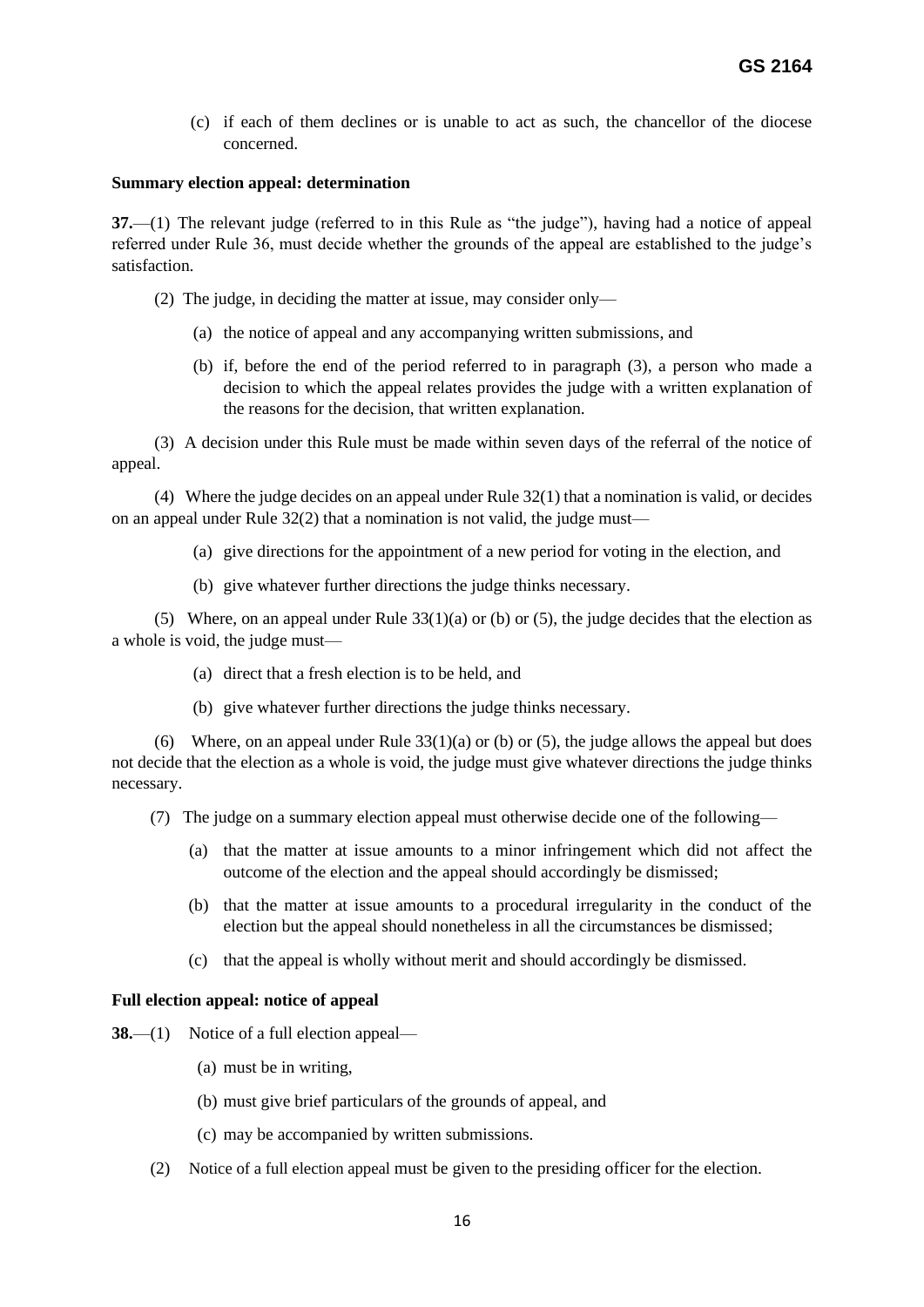(3) Notice of an appeal under Rule 31 must be given no later than 14 days after the day on which the list compiled under Rule 14(2) is sent to members of the religious community in question.

 (4) Notice of an appeal under Rule 33(1)(c) or (2) must be given no later than 14 days after the day on which the result of the election is declared.

- (5) Notice of an appeal under Rule 33(3) or (4) must be given no later than 14 days after—
	- (a) the day on which the result of the election is declared, or
	- (b) if an appeal under CRR Rule 57 (enrolment) or, in the case of an election in the diocese in Europe, the equivalent provision to that Rule has yet to be determined, the day on which that appeal is determined.

# **Full election appeal: referral of notice**

**39.—**(1) Where notice of a full election appeal is given, the person to whom it is given must without delay (and in any event within 48 hours of receiving it unless in the meantime written notice is given to withdraw the appeal)—

- (a) give a written notification to each candidate in the election, and
- (b) refer the notice to the relevant office holders.

(2) Where a purported notice of a full election appeal is given out of time, the person to whom it is given must without delay (and in any event within 48 hours of receiving it unless in the meantime written notice is given to withdraw the appeal)—

- (a) give a written notification to each candidate in the election, and
- (b) refer the notice to the relevant office holders.
- (3) The relevant office holders are—
	- (a) in the case of an election in a diocese, the Chair and Vice-Chair of the House of Laity;
	- (b) in the case of a religious communities election, the Business Committee.

(4) Where the Chair or Vice-Chair of the House of Laity is directly concerned in an appeal, the Standing Committee of the House must nominate a deputy to exercise the functions of the Chair or Vice-Chair (as the case may be) in relation to that appeal.

(5) Once a notice is referred under this Rule, the appellant may withdraw it only with the consent of the panel appointed under Rule 40 to decide the matter.

#### **Full election appeal: appeal panel**

**40.**—(1) The relevant office holders, on receiving a referral under Rule 39(1), must appoint a Chair and two other persons to serve as a panel to consider the appeal.

(2) The relevant office holders, on receiving a referral under Rule 39(2), must appoint a Chair and two other persons to serve as a panel to decide whether, even though the purported notice of appeal was given out of time, the panel will nonetheless consider the appeal.

(3) In making the appointments under this Rule, the relevant office holders must be satisfied that the persons appointed, taken together, have suitable legal or other expertise or experience.

(4) A person may not be appointed under this Rule if the person—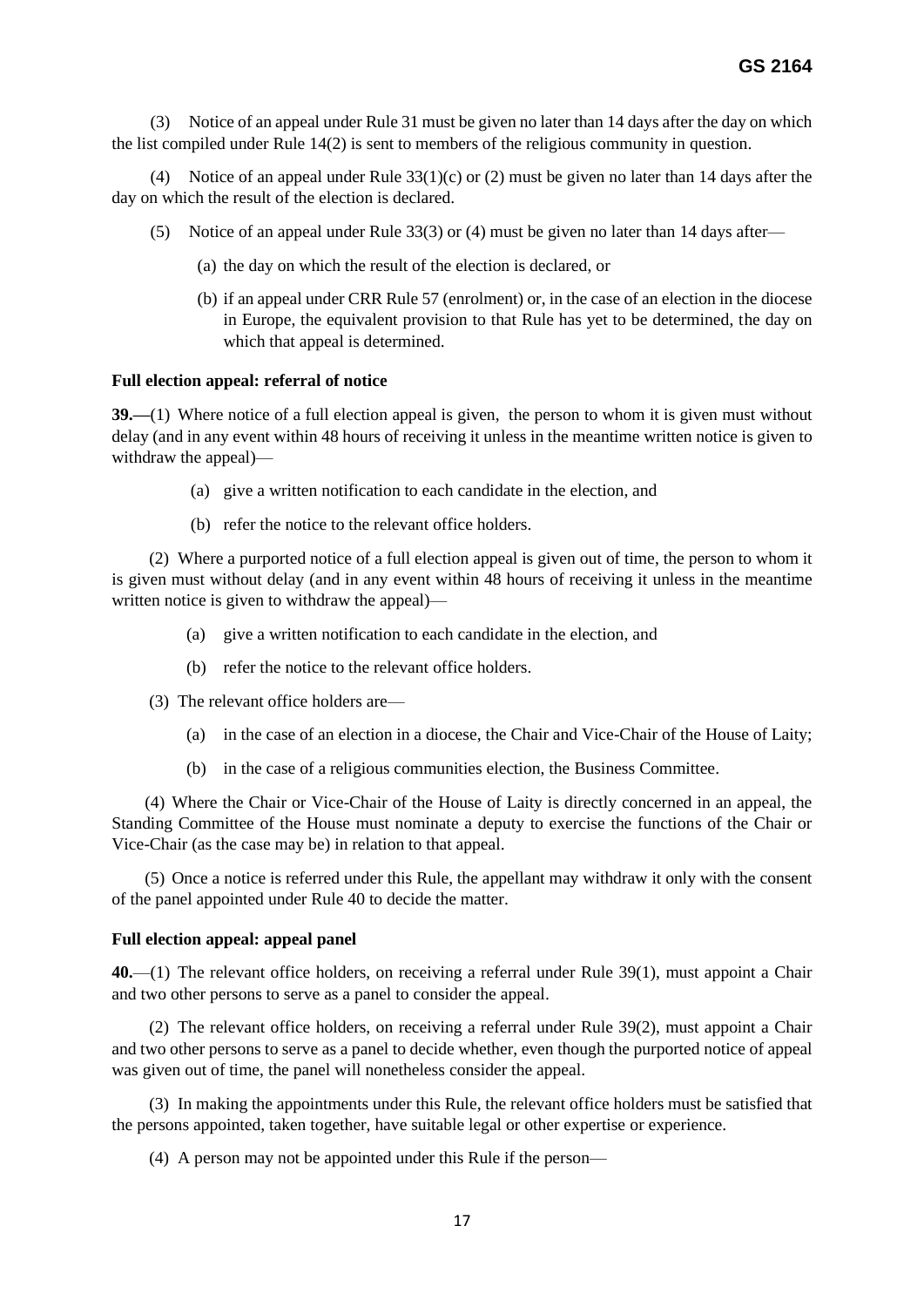- (a) is entitled to vote in the diocese or religious community to which the appeal relates, or
- (b) might otherwise have a benefit from the outcome of the election.

(5) Appointments under this Rule must be made before the end of the period of 28 days beginning with the day on which the notice of appeal, or purported notice of appeal, is given.

(6) "Relevant office holders" has the meaning given in Rule 39.

### **Full election appeal: preliminary assessment**

**41.**—(1) A panel appointed under Rule 40(1) must conduct a preliminary assessment of the appeal.

(2) A preliminary assessment of an appeal is an assessment, based only on the notice of appeal and any accompanying written submissions, as to whether there are arguable grounds of appeal.

(3) If the panel considers that there are arguable grounds of appeal, the appeal stands referred to the panel for consideration and determination under Rules 43 and 44.

(4) If the panel considers that there are no arguable grounds of appeal, the appeal is dismissed.

(5) The panel's decision on the preliminary assessment is final.

(6) The panel must notify the parties to the appeal of the decision on the preliminary assessment of the appeal and must give the reasons for the decision.

(7) The panel's decision and the reasons for the decision must be published on the Church of England website at the same time as the parties are notified of the decision.

# **Full election appeal: appeal out of time**

**42.**—(1) A panel appointed under Rule 40(2) may decide to consider the appeal only if the panel is satisfied that there was a good reason for not giving notice of appeal within the period specified in this Part in the case of an appeal of the kind in question.

- (2) Where the panel decides to consider the appeal—
	- (a) the period specified in this Part for giving notice of appeal in that case is to be treated as having been extended so far as necessary,
	- (b) the appeal is to be treated as having been referred to the panel for decision, and
	- (c) the panel may immediately proceed to conduct a preliminary assessment of the appeal under Rule 41.

(3) The panel must notify the parties to the appeal of the decision on whether the panel will consider the appeal and must give the reasons for the decision.

(4) The panel's decision and the reasons for the decision must be published on the Church of England website at the same time as the parties are notified of the decision.

# **Full election appeal: consideration of matters at issue**

**43.—**(1) The panel to which an appeal is referred under Rule 41 must, in deciding the matter at issue, consider all the circumstances; and for that purpose, the panel—

- (a) may inspect documents or other papers relating to the subject-matter of the appeal, and
- (b) is entitled to be provided with such information relating to the appeal as it may require.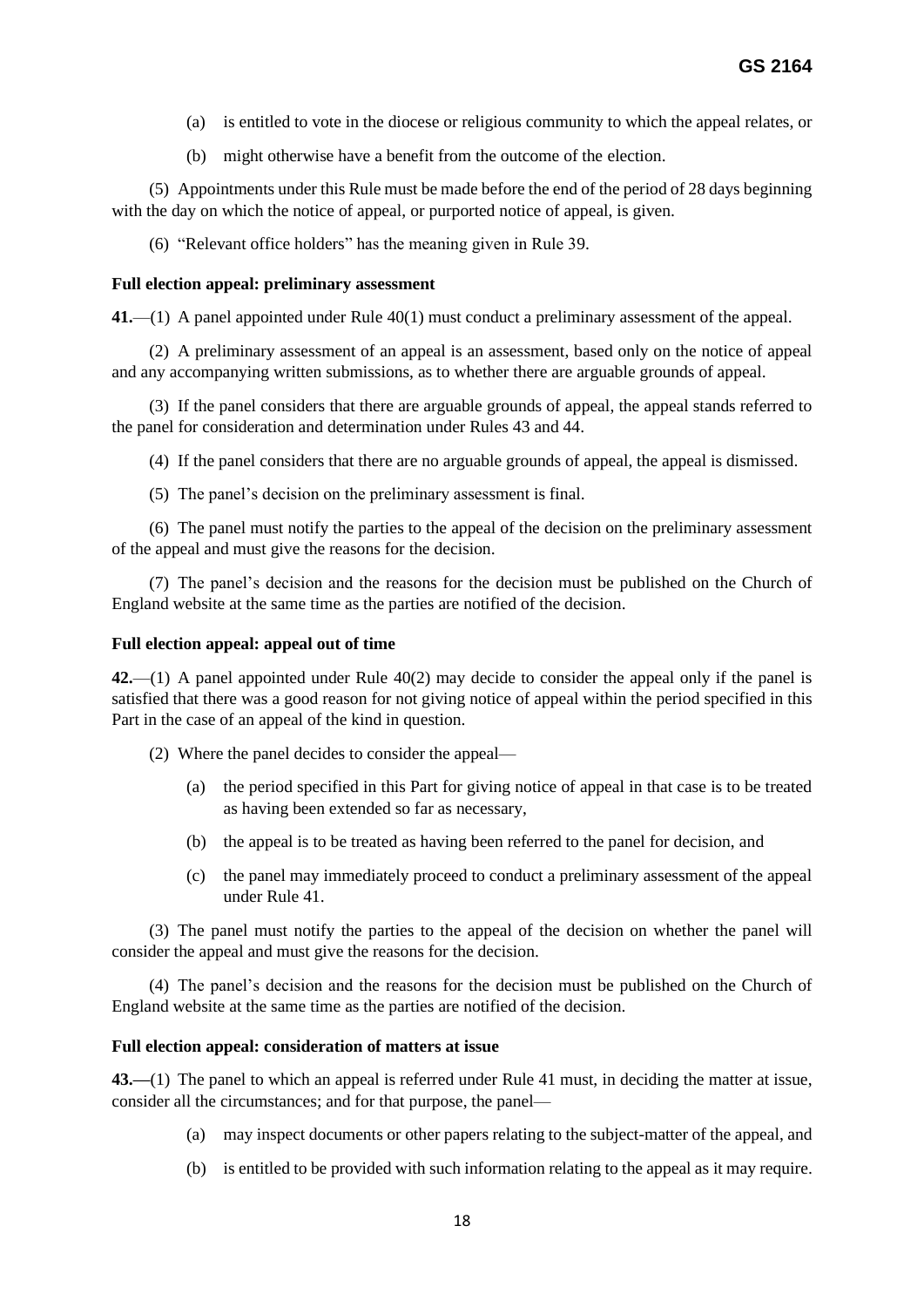- (2) The panel must give each party to the appeal—
	- (a) an opportunity to appear before it in person or by a legal or other representative, or
	- (b) if that party does not wish to take that opportunity, to make written representations on the matter at issue.

(3) A hearing under paragraph (2)(a) is to be held in public unless the panel, having regard to all the circumstances, is satisfied that it would be in the interests of justice for the hearing to be held in private.

### **Full election appeal: determination**

**44.**—(1) On a full election appeal, the panel must decide whether the grounds of the appeal are established to the panel's satisfaction.

(2) On an appeal under Rule 31, the panel, having decided whether the person in question is qualified to vote in the religious communities election, must give whatever directions the panel thinks necessary.

(3) Where, on any full election appeal, the panel decides that the election as a whole is void, it must—

- (a) direct that a fresh election is to be held, and
- (b) give whatever further directions it thinks necessary.

(4) Where the panel allows the appeal but does not decide that the election as a whole is void, it must give whatever directions it thinks necessary.

- (5) The panel on a full election appeal must otherwise decide one of the following—
	- (a) that the matter at issue amounts to a minor infringement which did not affect the outcome of the election and the appeal should accordingly be dismissed;
	- (b) that the matter at issue amounts to a procedural irregularity in the conduct of the election but the appeal should nonetheless in all the circumstances be dismissed;
	- (c) that the appeal is wholly without merit and should accordingly be dismissed.

### **Determination of appeal: general**

**45.**—(1) The decision on an appeal under this Part is final as to the matters at issue.

(2) The relevant judge or the panel which made the decision on an appeal under this Part must notify the parties to the appeal of the decision and the reasons for the decision.

(3) Where the direction that a fresh election is to be held is given under Rule  $37(5)(a)$  or  $44(3)(a)$ , the date on which the direction is given is the date on which a casual vacancy occurs for the purposes of Part 5.

 (4) The relevant judge or the panel on an appeal under this Part may direct that a party to the appeal must pay the whole or part of the expenses of the relevant judge or the panel; and a direction under this paragraph must specify the amount which the party must pay.

(5) The panel's expenses, in so far as they are not paid under paragraph (4), are—

- (a) in the case of an election in a diocese, to be paid by the diocesan board of finance;
- (b) in the case of a religious communities election, to be paid by the Archbishops' Council.